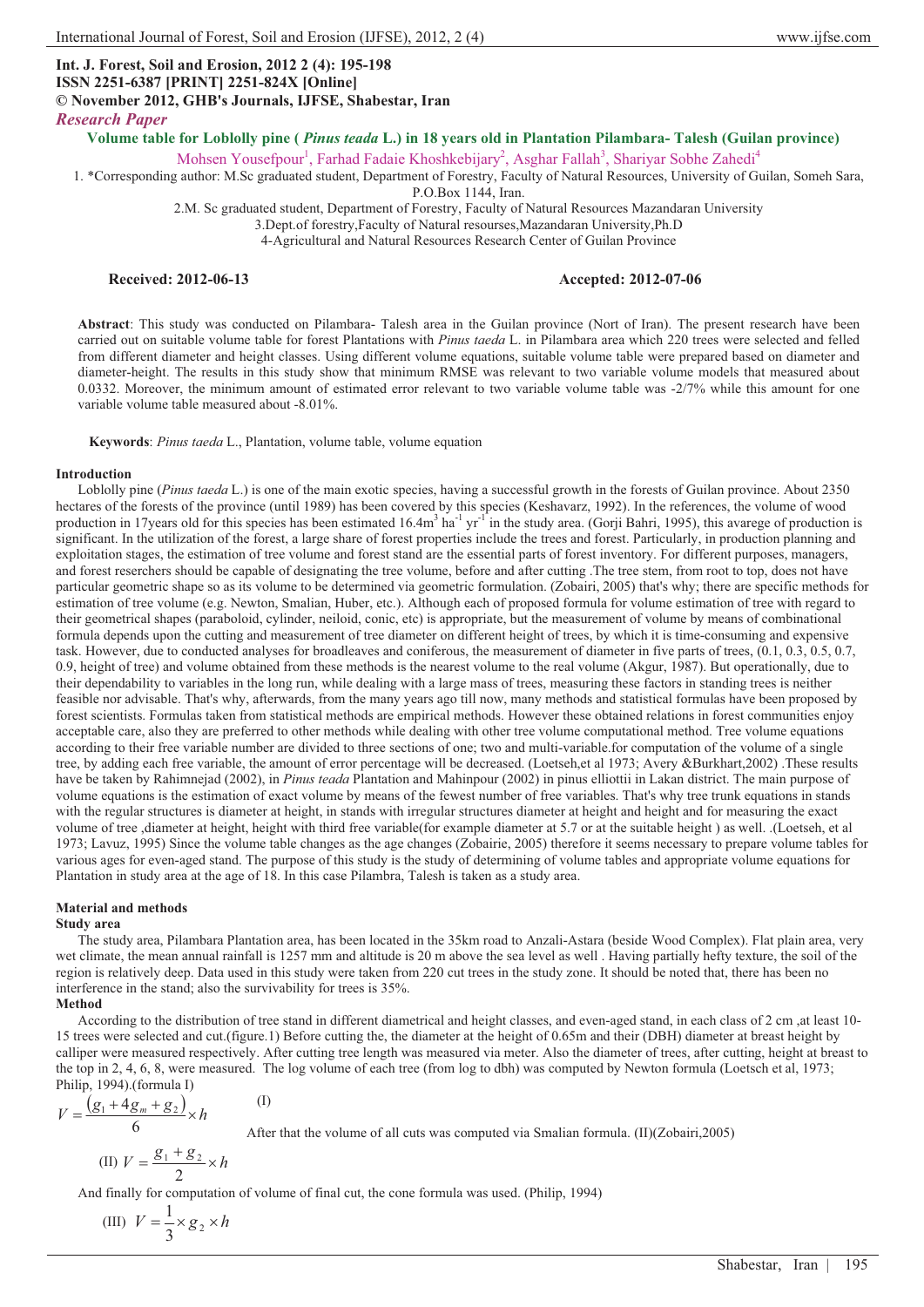In which:

g1 , g2 ,gm is the cross section in down, middle, top of the log(m2) and the height of log (meter) respectively.



**Figure1.** The distribution of selected trees in height and diametrical categories

# **The evaluation of volume models**

 In this study different volume equations were used. (table.1) for evaluations of each model the information of 220 trees was taken into account. For the evaluation of each model, first the data related to dependent and independent variables were given to SPSS. Then different models have been investigated. For the evaluation of models, selecting best models for data, R2 and root mean square error (RMSE) was used which are as follow:

| Model number | Model                                                  | Table 1. regression models used for determination of the best volume table<br>Refrencess |
|--------------|--------------------------------------------------------|------------------------------------------------------------------------------------------|
| (1)          | $\mathbf 2$<br>V<br>bD<br>$+$<br>$\mathfrak{a}$<br>$=$ | (Kelly & Beltz., 1987)                                                                   |
| (2)          | $V = aD + bD^2$                                        | (Loetsch et al., 1995)                                                                   |
| (3)          | $V = a + bD + cD^2$                                    | (Kelly & Beltz., 1987)                                                                   |
| (4)          | $V = aD^b$                                             | (Brister & Lauer., 1985)                                                                 |
| (5)          | $Log V = a + bLogD$                                    | (Abbot et al., 1997)                                                                     |
| (6)          | $Log V = a + bLog D + c(1/D)$                          | (Loetsch et al., 1995)                                                                   |
| (7)          | $LogV = a + bLogD + cLogH$                             | (Rawat et al., 2002)                                                                     |
| (8)          | $V = aD^2H$                                            | (Kelly & Beltz., 1987)                                                                   |
| (9)          | $V = a + bD^2H$                                        | (Kelly & Beltz., 1987)                                                                   |
| (10)         | $V=D^2/(a+bH)$                                         | (Saracoglu, 1998)                                                                        |
| (11)         | $V = a + bD^2 + cD^2H + dD$                            | (Avery & Burkhart., 2002)                                                                |
| (12)         | $LogV=a+bH2D$                                          |                                                                                          |
| (13)         | $V = a + bD + cD^2 + dDH + eD^2H$                      | (Meyer,<br>1953;<br>Saracoglu,<br>1998)                                                  |
| (14)         | $V = D^2H/(a+bD)$                                      | (Loetsch et al., 1995)                                                                   |
| (15)         | $Log V = a + bLog(D^2H)$                               | (Loetsch et al., 1995)                                                                   |
| (16)         | $V = a(D^2H)^b$                                        | (Bermego et al., 2004)                                                                   |
| (17)         | $LnV = a + bLnD + cLnH + dDH$                          |                                                                                          |
| (18)         | $LnV = a + hLnD^2H$                                    |                                                                                          |
| (19)<br>(20) | $LnV = a + bLnD + cLn(H^2/H - 1/3)$                    | (Ozcan, 2002)                                                                            |
|              | $LnV=a+bLnD+cLnH+d(1/D)$                               |                                                                                          |

 $\sum_{i=1}^n \left(V_i - \hat{V}_i\right)$  $=\int_{0}^{\pi} (V_{1} - V_{2})^{2} (n RMSE = \sqrt{\sum_{i=1}^{N} (V_i - V_i)}$  /(n – p  $\hat{Z}_i^2 (n-p)$ 

*R*

V is the real volume of the tree, v-; the estimated volume of the model, v<sup>-</sup>, the average volume of sample trees, n; number of observation, p is the number of parameter in function.

In the evaluation of models, the best model is the one which enjoys the highest amount of R2.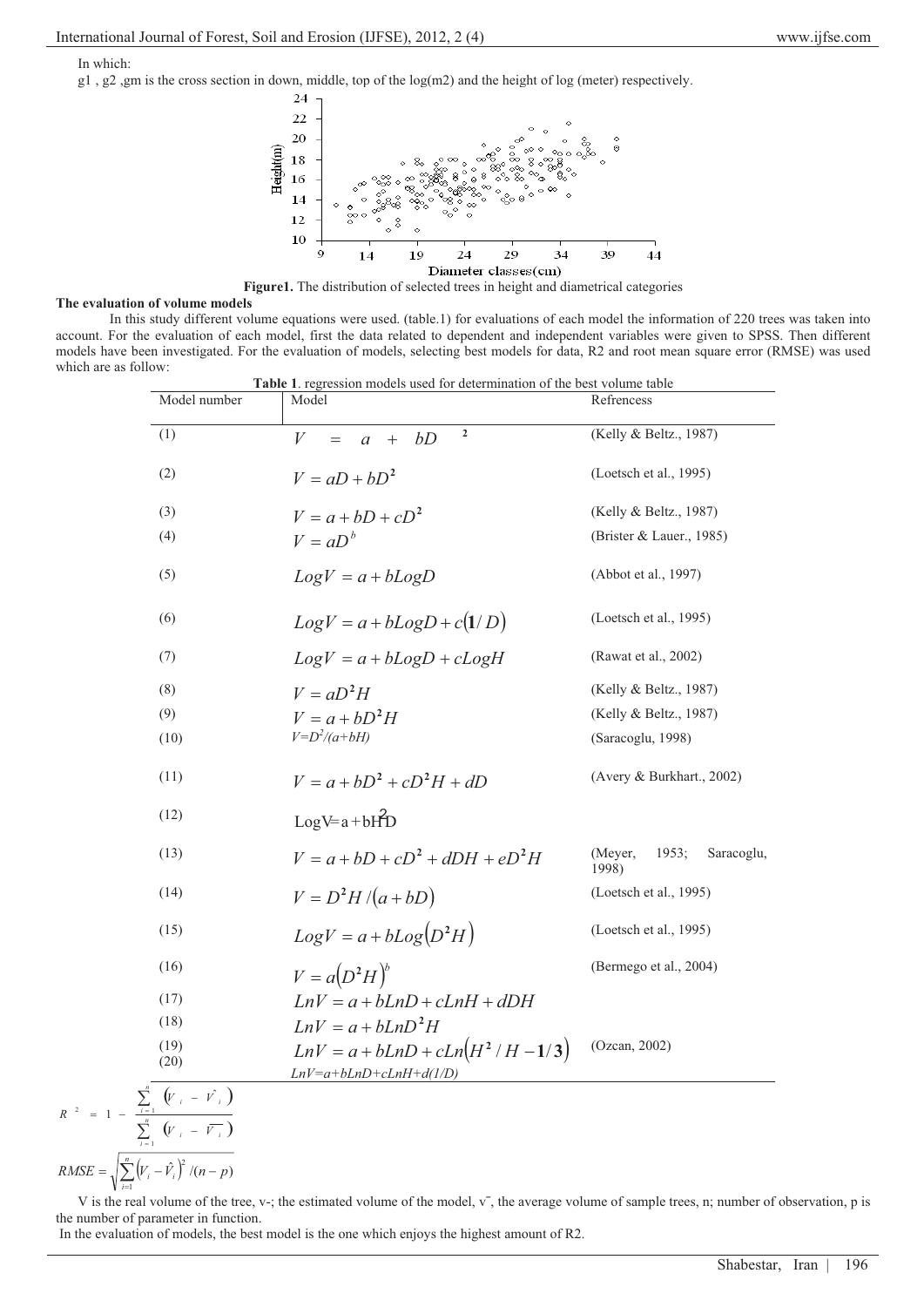In this equations is tree volume,(m3),D diameter at breast height (cm),H ,height of tree(meter),Ln natural logarithm ,a,b,c,d,e,f, are the coefficient of equations.

# **Results**

**Volume equations based on one variable**: At first, one variable equation were made based on volume-diameter, after studying R2 for each model, the RMSE was computed (table.2). Generally, the amount of R2 in one-variable volume models was lower than that in two-variable volume models.

**Volume equations based on two variables**: Generally, Volume equations based on two variables, v=v(d, h) has got higher R2 in comparison with Volume equations based on one variable. Although in some cases the amount of R2 in Volume equations based on one variable was more than that in Volume equations based on two variables.(as an examole,models,12,14).

|        |            |          | <b>Table 2.</b> Evaluation statistics and parameter estimates for the volume equations for Loblolly pine plantation. |          |        |                |             |
|--------|------------|----------|----------------------------------------------------------------------------------------------------------------------|----------|--------|----------------|-------------|
| models | a          | b        | $\mathbf{c}$                                                                                                         | d        | e      | R <sub>2</sub> | <b>RMSE</b> |
| (1)    | $-0.058$   | 0.001    |                                                                                                                      |          |        | 0.955          | 0.2206      |
| (2)    | $-0.005$   | 0.001    |                                                                                                                      |          |        | 0.956          | 0.1486      |
| (3)    | 0.089      | 0.001    | $-0.012$                                                                                                             |          |        | 0.957          | 0.1374      |
| (4)    | 0.0002     | 2.315    |                                                                                                                      |          |        | 0.963          | 0.0708      |
| (5)    | $-3.659$   | 2.315    |                                                                                                                      |          |        | 0.964          | 0.0578      |
| (6)    | $-3.361$   | 2.149    | $-1.559$                                                                                                             |          |        | 0.964          | 0.0579      |
| (7)    | $-4.485$   | 2.044    | 0.434                                                                                                                |          |        | 0.985          | 0.6860      |
| (8)    | 0.000038   |          |                                                                                                                      |          |        | 0.985          | 0.0332      |
| (9)    | 0.002      | 0.000038 |                                                                                                                      |          |        | 0.983          | 0.1052      |
| (10)   | $-2416.2$  | 253.746  |                                                                                                                      |          |        | 0.931          | 0.2079      |
| (11)   | $-0.029$   | 0.000002 | 0.000035                                                                                                             | 0.002    |        | 0.984          | 0.0352      |
| (12)   | $-0.096$   | 0.000077 |                                                                                                                      |          |        | 0.907          | 0.0801      |
| (13)   | 0.013      | 0.0001   | 0.00002                                                                                                              | $-0.009$ | 0.0001 | 0.984          | 0.0351      |
| (14)   | $-5533.75$ | 620.698  |                                                                                                                      |          |        | 0.941          | 0.6401      |
| (15)   | $-4.499$   | 1.019    |                                                                                                                      |          |        | 0.985          | 0.0374      |
| (16)   | 0.000098   | 0.902    |                                                                                                                      |          |        | 0.978          | 0.0382      |
| (17)   | $-11.191$  | 2.209    | 1.191                                                                                                                | 0.0001   |        | 0.985          | 0.2581      |
| (18)   | $-10.359$  | 1.019    |                                                                                                                      |          |        | 0.985          | 0.0859      |
| (19)   | $-10.701$  | 2.044    | 1.101                                                                                                                |          |        | 0.985          | 0.0861      |
| (20)   | $-8.916$   | 1.69     | 1.016                                                                                                                | $-7.554$ |        | 0.985          | 0.0841      |

**Selecting suitable volume equations:** After evaluating R2 and RMSE for each of one and two variable(s),models(5) and (8) because of having higher R2 and lower RMSE were selected as the best models of predicting stand volume . Having selected suitable models (one and twovariable), volume table of one and based on diameter at breast height (table3) and diameter-height were made. (table4) **(5) LogV=-3.695+2.315LogD** 

### **(8)V=0.000038D2H**

**Accuracy evaluation of volume table one and two-variable:** The volume table based on either of models (5), (8) was calculated. (tables.3&4) for accuracy assessment of volume tables and selecting appropriate volume table for the study area, the data taken from 15 trees not used in volume equation were used. (table5).the estimated error was calculated from following formula:<br> $\sum V - \sum V_r$ 

$$
e = \frac{\sum V - \sum V_r}{\sum V_r} \times 100
$$

in which e is the percentage of error, v is the real volume of tree(m3) and v is the volume calculated from the volume table. The amount of error for two-variable volume table is more than that in one variable volume table. This amount for one and two-variable volume table was calculated -8.01% and -2.7% respectively, therefore for the estimation of stand volume in this area two-variable volume table has more to do.

| <b>Table 3.</b> one variable Volume table for 18 years old <i>Pinus taeda</i> L trees in Pilambra region |            |                          |                          |  |  |  |
|----------------------------------------------------------------------------------------------------------|------------|--------------------------|--------------------------|--|--|--|
| Diameter(cm)                                                                                             | Volume(m3) | Diameter(cm)             | Volume(m3)               |  |  |  |
| 10                                                                                                       | 0.04529    | 30                       | 0.57616                  |  |  |  |
|                                                                                                          | 0.11578    | 35                       | 0.82323                  |  |  |  |
| 20                                                                                                       | 0.22536    | 40                       | 1.12142                  |  |  |  |
| 25                                                                                                       | 0.37777    | $\overline{\phantom{0}}$ | $\overline{\phantom{0}}$ |  |  |  |

**Table 4.** Tow- variable Volume table for 18 years old *Pinus taeda* L .trees in Pilambra region

|    | 10    | 12    | 14    | 16    | 18    | 20    | 22    | 24    |
|----|-------|-------|-------|-------|-------|-------|-------|-------|
| 10 | 0.038 | 0.046 | 0.053 | 0.061 |       |       |       |       |
| 12 | 0.055 | 0.066 | 0.077 | 0.088 |       |       |       |       |
| 14 | 0.074 | 0.089 | 0.104 | 0.119 |       |       |       |       |
| 16 | 0.097 | 0.117 | 0.136 | 0.156 | 0.175 |       |       |       |
| 18 | 0.123 | 0.148 | 0.172 | 0.197 | 0.222 |       |       |       |
| 20 | 0.152 | 0.182 | 0.213 | 0.243 | 0.274 | 0.304 |       |       |
| 22 | 0.184 | 0.221 | 0.257 | 0.294 | 0.331 | 0.368 | 0.405 | 0.441 |
| 24 |       | 0.263 | 0.306 | 0.350 | 0.394 | 0.438 | 0.482 | 0.525 |
| 26 |       | 0.308 | 0.360 | 0.411 | 0.462 | 0.514 | 0.565 | 0.616 |
| 28 |       |       | 0.417 | 0.477 | 0.536 | 0.596 | 0.655 | 0.715 |
| 30 |       |       | 0.479 | 0.547 | 0.616 | 0.684 | 0.752 | 0.821 |
| 32 |       |       |       | 0.623 | 0.700 | 0.778 | 0.856 | 0.934 |
| 34 |       |       |       | 0.703 | 0.791 | 0.879 | 0.966 | 1.054 |
| 36 |       |       |       |       | 0.886 | 0.985 | 1.083 | 1.182 |
| 38 |       |       |       |       | 0.988 | 1.097 | 1.207 | 1.317 |
| 40 |       |       |       |       |       | 1.216 | 1.338 | 1.459 |